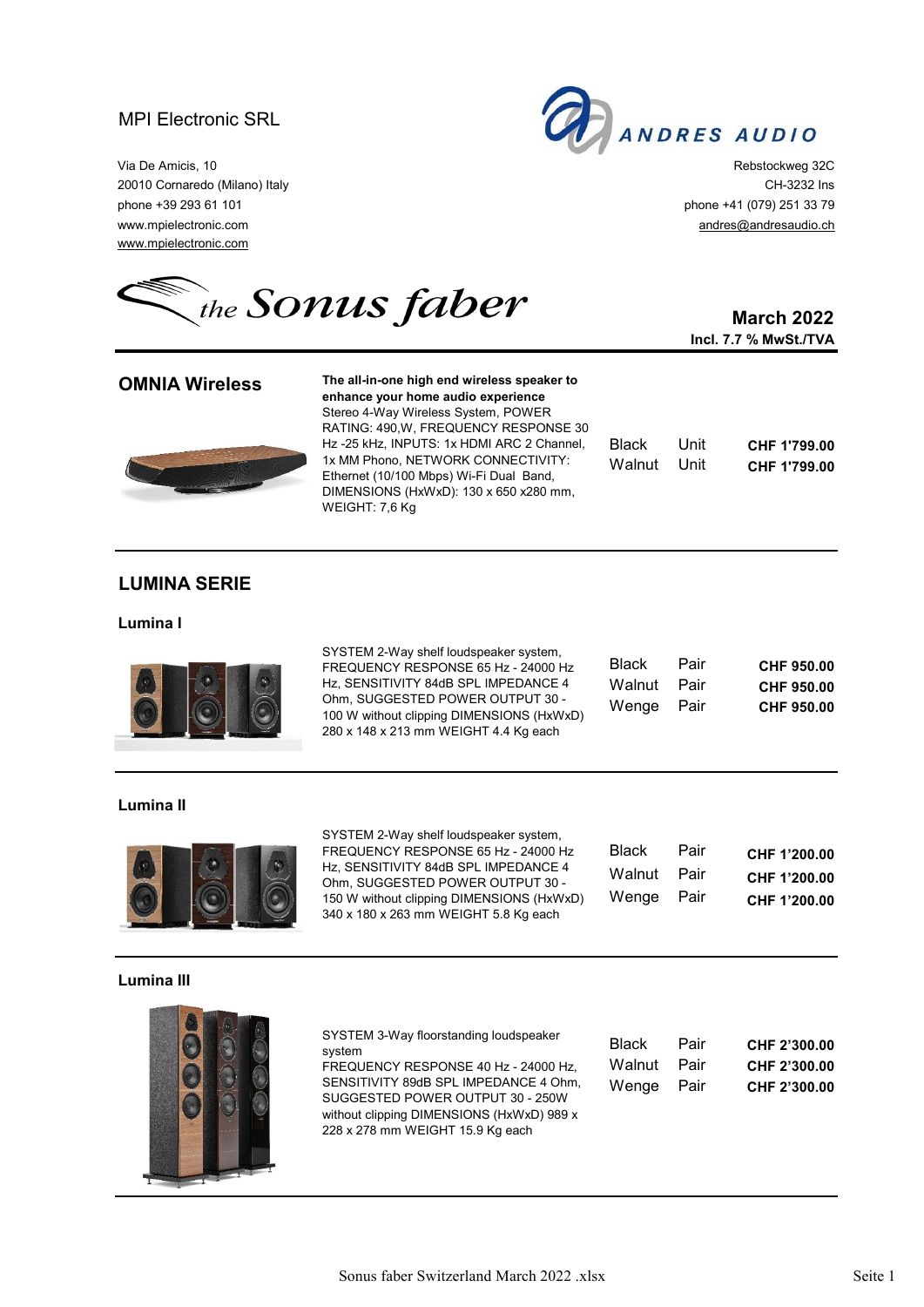## **Lumina V**



### **Lumina Center**



## **SONETTO SERIE**

## **Sonetto VIII**



SYSTEM 3 way floorstanding speaker. FREQUENCY RESPONSE 36 Hz -25.000 Hz SENSITIVITY (2.83V/1M) 90dB SPL NOMINAL IMPENDENCE 4 ohm SUGGESTED AMPLIFIER POWER OUTPUT 50W – 300W without clipping LONG-TERM MAX INPUT VOLTAGE (IEC-268-5) 22V rms TOTAL DIMENSIONS (HxWxD) 1.236 x 391 x 477,5 mm WEIGHT 26,3 Kg each

SYSTEM 2-Way center loudspeaker system, FREQUENCY RESPONSE 65 Hz - 24000 Hz Hz. SENSITIVITY 87dB SPL IMPEDANCE 4 Ohm, SUGGESTED POWER OUTPUT 30 - 100 W without clipping DIMENSIONS (HxWxD) 168.6 x 523.6 x 212.7 mm, WEIGHT 7.6 Kg

SYSTEM 3-Way floorstanding loudspeaker

FREQUENCY RESPONSE 38 Hz - 24000 Hz, SENSITIVITY 89dB SPL IMPEDANCE 4 Ohm, SUGGESTED POWER OUTPUT 50 - 300W without clipping DIMENSIONS (HxWxD) 1049 x 280 x 372.6 mm WEIGHT 22.5 Kg each

system

| Piano        |      |              |
|--------------|------|--------------|
| <b>Black</b> | Pair | CHF 6'650.00 |
| Matte        | Pair | CHF 6'650.00 |
| White        | Pair | CHF 6'650.00 |
| Walnut       | Pair | CHF 6'650.00 |
| Wenge        |      |              |

Black Pair **CHF 2'950.00** Walnut Pair **CHF 2'950.00** Wenge Pair **CHF 2'950.00**

Black Unit **CHF 750.00** Walnut Unit **CHF 750.00** Wenge Unit **CHF 750.00**

#### **Sonetto V**



SYSTEM 3 way floorstanding vented box. FREQUENCY RESPONSE 38 Hz-25.000 Hz SENSITIVITY (2.83V/1M) 90 dB SPL NOMINAL IMPENDENCE 6 ohm SUGGESTED AMPLIFIER POWER OUTPUT 40W – 300W without clipping LONG-TERM MAX INPUT VOLTAGE (IEC-268-5) 22V rms DIMENSIONS (HxWxD) 1188x283x427 mm TOTAL DIMENSIONS (HxWxD) 1157x340x43 mm WEIGHT 22,60 Kg each

| Piano  |      |              |
|--------|------|--------------|
| Black  | Pair | CHF 4'990.00 |
| Matte  | Pair | CHF 4'990.00 |
| White  | Pair | CHF 4'990.00 |
| Walnut | Pair | CHF 4'990.00 |
| Wenge  |      |              |

### **Sonetto III**



SYSTEM 2.5 way floorstanding vented box. FREQUENCY RESPONSE 42 Hz-25.000 Hz SENSITIVITY (2.83V/1M) 89 dB SPL NOMINAL IMPENDENCE 6 ohm SUGGESTED AMPLIFIER POWER OUTPUT 50W – 250W without clipping LONG-TERM MAX INPUT VOLTAGE (IEC-268-5) 22V rms DIMENSIONS (HxWxD) 1172x258x409 mm TOTAL DIMENSIONS (HxWxD) 1118x219x305 mm WEIGHT 16 Kg each

| Piano  |      |              |
|--------|------|--------------|
| Black  | Pair | CHF 3'950.00 |
| Matte  | Pair | CHF 3'950.00 |
| White  | Pair | CHF 3'950.00 |
| Walnut | Pair | CHF 3'950.00 |
| Wenge  |      |              |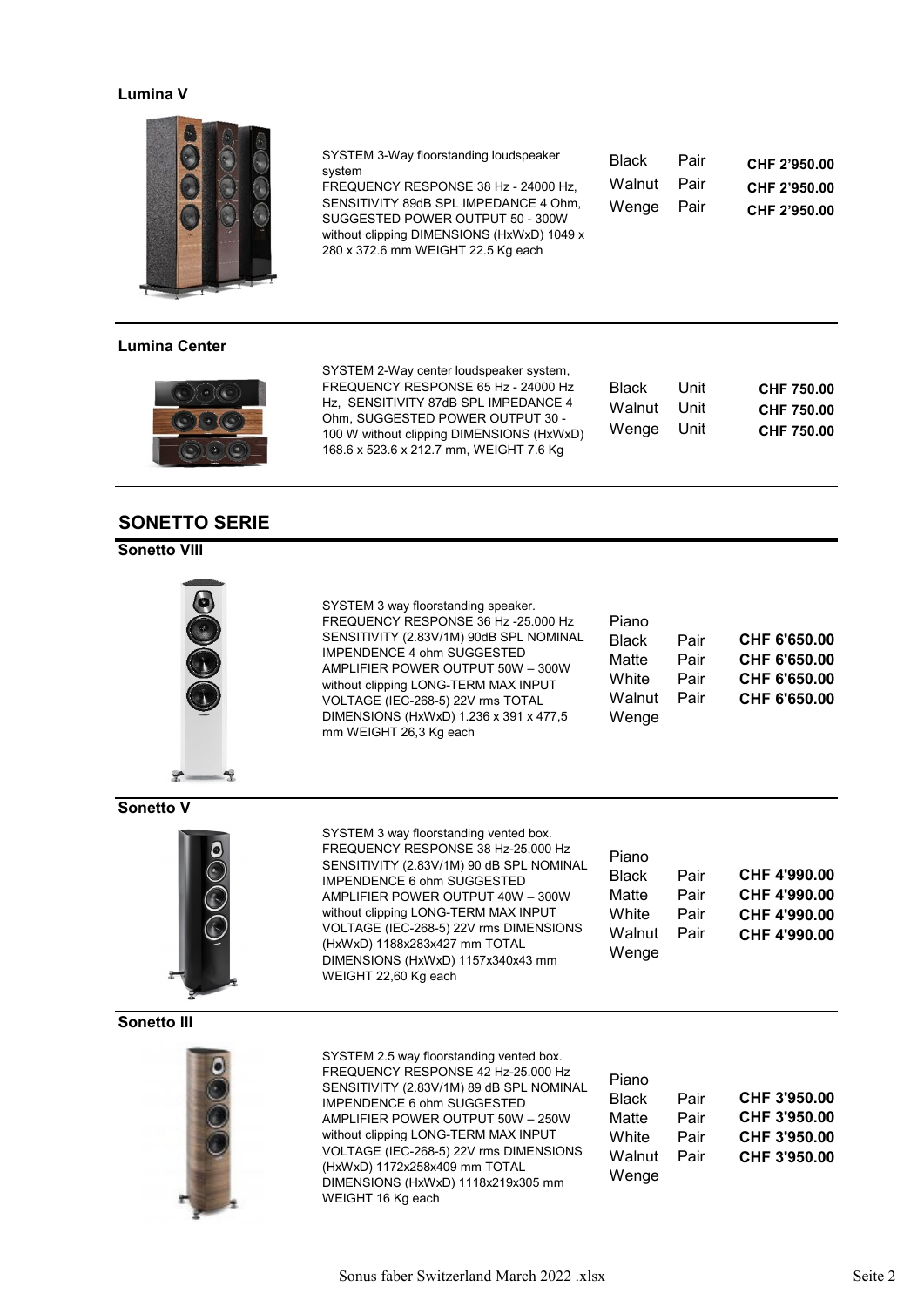| Sonetto II               | SYSTEM 2 way standmount bookshelf vented<br>box - FREQUENCY RESPONSE 45Hz-25.000<br>Hz - SENSITIVITY 88 dB SPL - NOMINAL<br>IMPENDENCE 6 ohm - SUGGESTED<br>AMPLIFIER POWER OUTPUT 50W - 200W -<br>DIMENSIONS (HXWXD) 449x246x336 mm -<br>OPTIONAL DEDICATED STAND (HxWxD)<br>698x276x326 mm TOTAL DIMENSIONS<br>(HxWxD) 1130x276x391 mm WEIGHT 7,00 Kg<br>each                                                                     | Piano<br><b>Black</b><br>Matte<br>White<br>Walnut<br>Wenge              | Pair<br>Pair<br>Pair<br>Pair | CHF 2'280.00<br>CHF 2'280.00<br>CHF 2'280.00<br>CHF 2'280.00 |
|--------------------------|-------------------------------------------------------------------------------------------------------------------------------------------------------------------------------------------------------------------------------------------------------------------------------------------------------------------------------------------------------------------------------------------------------------------------------------|-------------------------------------------------------------------------|------------------------------|--------------------------------------------------------------|
| Sonetto I                | SYSTEM 2 way standmount bookshelf vented<br>box. FREQUENCY RESPONSE 50Hz-25.000<br>Hz SENSITIVITY (2.83V/1M) 85 dB SPL<br>NOMINAL IMPENDENCE 6 ohm SUGGESTED<br>AMPLIFIER POWER OUTPUT 30W - 150W<br>without clipping LONG-TERM MAX INPUT<br>VOLTAGE (IEC-268-5) 20V rms DIMENSIONS<br>(HXWXD) 394x206x300 mm OPTIONAL<br>DEDICATED STAND (HxWxD) 698x276x326<br>mm TOTAL DIMENSIONS (HxWxD)<br>1076x276x382 mm WEIGHT 6,00 Kg each | Piano<br><b>Black</b><br>Matte<br>White<br>Walnut<br>Wenge              | Pair<br>Pair<br>Pair<br>Pair | CHF 1'690.00<br>CHF 1'690.00<br>CHF 1'690.00<br>CHF 1'690.00 |
| <b>Sonetto Wall</b>      | SYSTEM 2 way wallmount closed box with<br>passive radiator. FREQUENCY RESPONSE 60<br>Hz-25.000 Hz SENSITIVITY (2.83V/1M) 89 dB<br>SPL NOMINAL IMPENDENCE 6 ohm<br>SUGGESTED AMPLIFIER POWER OUTPUT<br>30W - 150W without clipping DIMENSIONS<br>(HXWXD) 291x500x170 mm TOTAL<br>DIMENSIONS (HXWXD) 291x500x170 mm<br>WEIGHT 4,80 Kg each                                                                                            | Piano<br><b>Black</b><br>Matte<br>White<br>Walnut<br>Wenge              | unit<br>unit<br>unit<br>unit | CHF 1'230.00<br>CHF 1'230.00<br>CHF 1'230.00<br>CHF 1'230.00 |
| <b>Sonetto Center I</b>  | SYSTEM 2 way horizontal vented box.<br>FREQUENCY RESPONSE 50 Hz-25.000 Hz<br>SENSITIVITY (2.83V/1M) 90 dB SPL NOMINAL<br>IMPENDENCE 4 ohm SUGGESTED<br>AMPLIFIER POWER OUTPUT 30W - 150W<br>without clipping LONG-TERM MAX INPUT<br>VOLTAGE (IEC-268-5) 22V rms DIMENSIONS<br>(HxWxD) 222x500x290 mm TOTAL<br>DIMENSIONS (HxWxD) 222x500x290 mm<br>WEIGHT 6,50 Kg                                                                   | Piano<br>Black unit<br>Matte unit<br>White unit<br>Walnut unit<br>Wenge |                              | CHF 1'290.00<br>CHF 1'290.00<br>CHF 1'290.00<br>CHF 1'290.00 |
| <b>Sonetto Center II</b> | SYSTEM 3 way horizontal vented box.<br>FREQUENCY RESPONSE 42 Hz-25.000 Hz<br>SENSITIVITY (2.83V/1M) 91 dB SPL NOMINAL<br><b>IMPENDENCE 4 ohm SUGGESTED</b><br>AMPLIFIER POWER OUTPUT 50W - 300W<br>without clipping LONG-TERM MAX INPUT<br>VOLTAGE (IEC-268-5) 22V rms DIMENSIONS<br>(HxWxD) 222x500x290 mm TOTAL<br>DIMENSIONS (HxWxD) 222x500x290 mm<br><b>WEIGHT</b><br>16,20 Kg                                                 | Piano<br><b>Black</b><br>Matte<br>White<br>Walnut<br>Wenge              | unit<br>unit<br>unit<br>unit | CHF 2'380.00<br>CHF 2'380.00<br>CHF 2'380.00<br>CHF 2'380.00 |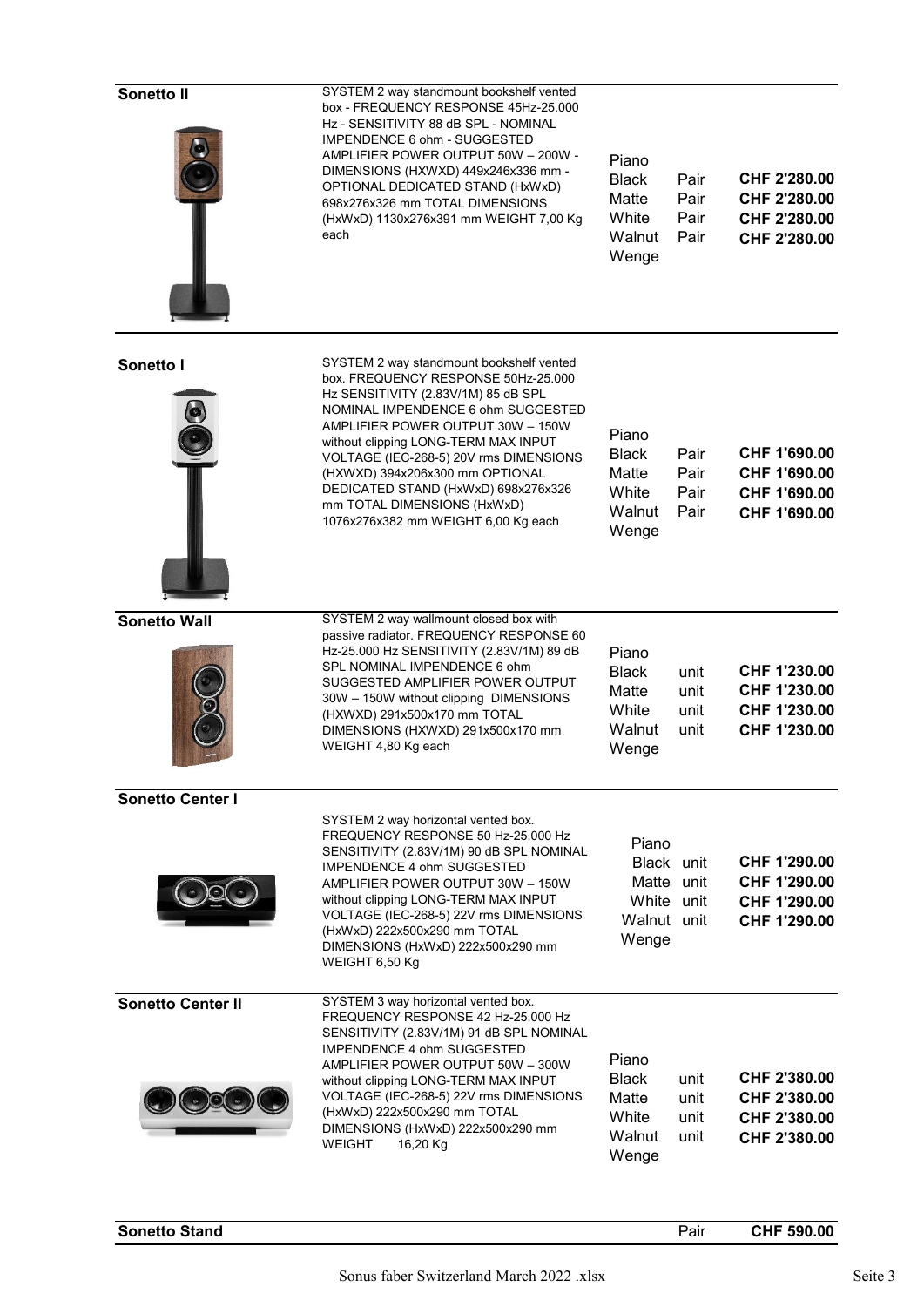## **OLYMPICA NOVA SERIE**

## **Olympica Nova I**



### **Olympica Nova II**



| Walnut | Pair | CHF 9'950.00 |
|--------|------|--------------|
| Wenge  | Pair | CHF 9'950.00 |
|        |      |              |
|        |      |              |
|        |      |              |
|        |      |              |

## **Olympica Nova III**



SYSTEM 3 way floorstanding, paralaminar stealth flow vented loudspeaker - FREQUENCY RESPONSE 35 Hz – 35.000 Hz - SENSITIVITY 90 dB SPL - NOMINAL IMPEDANCE 4 ohm - SUGGESTED AMPLIFIER POWER OUTPUT 50W – 300W - DIMENSIONS (HxWxD) 1104.5 x 376 x 459.8 mm - WEIGHT 35 kg Net

Walnut Wenge Pair Pair **CHF 13'900.00 CHF 13'900.00** 

## **Olympica Nova V**



SYSTEM 3 way floorstanding, ful paraaperiodic vented box "Stealth Ultraflex" - FREQUENCY RESPONSE 32 Hz – 35.000 Hz - SENSITIVITY 90 dB SPL - NOMINAL IMPEDANCE 4 ohm - SUGGESTED AMPLIFIER POWER OUTPUT 60W – 400W - DIMENSIONS (HxWxD) 1174.5 x 424 x 529.8 mm - WEIGHT 44 kg Net

| Walnut Pair | CHF 17'000.00 |
|-------------|---------------|
| Wenge Pair  | CHF 17'000.00 |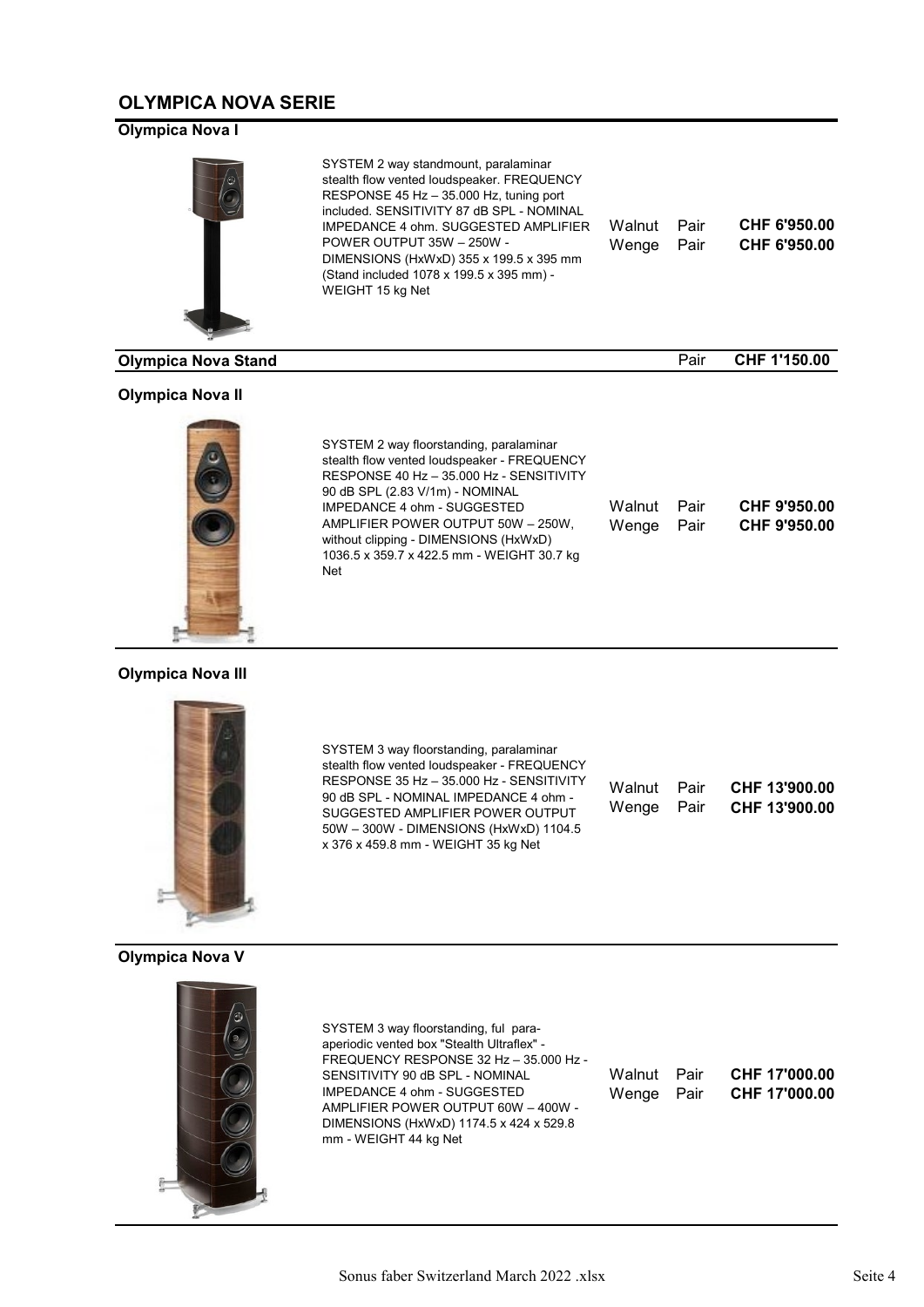# **Olympica Nova CI**

|                                                     | SYSTEM 2 way floorstanding, paralaminar<br>"stealth ultraflex" vented loudspeaker -<br>FREQUENCY RESPONSE 45 Hz - 35,000 Hz -<br>SENSITIVITY 90 dB SPL - NOMINAL<br>IMPEDANCE 4 ohm - SUGGESTED<br>AMPLIFIER POWER OUTPUT 35W - 250W -<br>DIMENSIONS (HxWxD) 241.6 (Stand included<br>688.6) x 616 x 397.8 mm - WEIGHT 18 kg<br>(stand included 26 Kg) Net                                           | Walnut<br>Wenge                 | Unit<br>Unit         | CHF 5'250.00<br>CHF 5'250.00                 |
|-----------------------------------------------------|------------------------------------------------------------------------------------------------------------------------------------------------------------------------------------------------------------------------------------------------------------------------------------------------------------------------------------------------------------------------------------------------------|---------------------------------|----------------------|----------------------------------------------|
| <b>Olympica Nova CII</b><br>$(\circ) \circ (\circ)$ | SYSTEM 3 way floorstanding, paralaminar<br>"stealth ultraflex" vented loudspeaker -<br>FREQUENCY RESPONSE 35 Hz - 35.000 Hz -<br>SENSITIVITY 90 dB SPL - NOMINAL<br>IMPEDANCE 4 ohm - SUGGESTED<br>AMPLIFIER POWER OUTPUT 50W - 300W -<br>DIMENSIONS (HxWxD) 278.1 (Stand included<br>719.9) x 866 x 459.7 mm - WEIGHT 29 kg<br>(Stand included 37 Kg) Net                                           | Walnut<br>Wenge                 | Unit<br>Unit         | CHF 7'500.00<br>CHF 7'500.00                 |
| <b>Olympica Nova W</b>                              |                                                                                                                                                                                                                                                                                                                                                                                                      |                                 |                      |                                              |
|                                                     | SYSTEM 2-way on-wall speaker - passive<br>radiator system - FREQUENCY RESPONSE<br>60Hz - 25000 Hz - NOMINAL IMPEDANCE 4<br>OHM - SENSITIVITY 89 dB - SUGGESTED<br>AMPLIFIER POWER 30 - 150W -<br>DIMENSIONS (HxWxD) 500 x 291 x 163 mm -<br>WEIGHT 4,8 Kg                                                                                                                                            | Walnut<br>Wenge<br><b>Black</b> | Unit<br>Unit<br>Unit | CHF 4'000.00<br>CHF 4'000.00<br>CHF 4'000.00 |
| <b>Olympica Nova Center Stand</b>                   |                                                                                                                                                                                                                                                                                                                                                                                                      |                                 | Unit                 | CHF 1500.00                                  |
| <b>HERITAGE COLLECTION</b>                          |                                                                                                                                                                                                                                                                                                                                                                                                      |                                 |                      | $35$ "ANNIVERSARY                            |
| <b>ICONIC RENAISSANCE</b><br>natural sound.         | restyling of one of the most symbolic loudspeakers is always a hard work, but fascinating. Electa Amator III and the two other<br>models of the Heritage Collection is the achievement of a 30-year journey. The third generation of an iconic product generated<br>by an expression of natural evolution, with holding the elements that make us unique: precious materials, high craftsmanship and |                                 |                      | The                                          |

| <b>Minima Amator II</b>  | 2 ways bookshelf loudspeaker system; a simple<br>project that features main technologies and<br>design solutions, already used for the last<br>Sonus faber creations, LOUDSPEAKERS: Tw:<br>H28 XTR-04 DAD™, Ø 28 mm, Mw: MW18XTR-<br>04, Ø 150 mm, FREQUENCY RESPONSE: 50<br>Hz - 35.000 Hz, Amplifier Power: 35 -100W,<br>Impedance: 4 Ohm, Sensitivity: 87 dB SPL,<br>Dimensions Speaker (HxWxD): 325x200x274.5<br>mm. | Walnut Pair | CHF 4'500.00  |
|--------------------------|--------------------------------------------------------------------------------------------------------------------------------------------------------------------------------------------------------------------------------------------------------------------------------------------------------------------------------------------------------------------------------------------------------------------------|-------------|---------------|
| <b>Electa Amator III</b> | 2 ways bookshelf loudspeaker system; a simple<br>project that features main technologies and<br>design solutions, already used for the last<br>Sonus faber creations   OUDSPEAKERS: Tw<br>H28 XTR-04 DAD™, Ø 28 mm, Mw: MW18XTR-<br>04, Ø 180 mm, FREQUENCY RESPONSE: 40<br>Hz - 35.000 Hz, Amplifier Power: 35 - 200W,<br>Impedance: 4 Ohm, Sensitivity: 88 dB SPL,<br>Dimensions Speaker (HxWxD): 375x235x360<br>mm,   | Walnut Pair | CHF 10'800.00 |

| <b>Electa Amator III Stand</b> | Stand: 720x300x350 mm, 9.5Kg |  | CHF 1'600.00 |
|--------------------------------|------------------------------|--|--------------|
|                                |                              |  |              |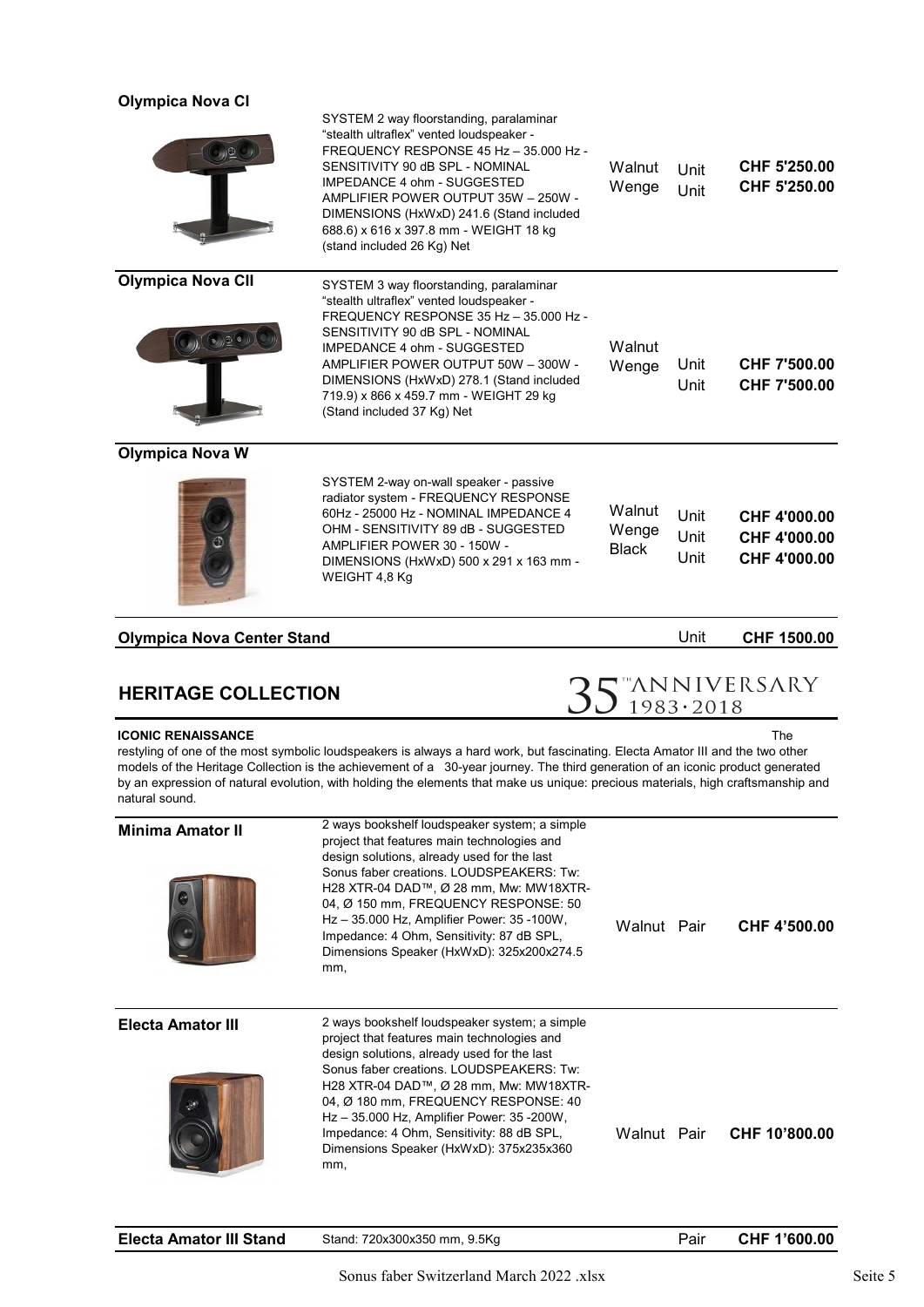#### **Maxima Amator**



**HOMMAGE SERIES**

2 ways floorstanding loudspeaker system; a simple project that features main technologies and design solutions, already used for the last Sonus faber creations. LOUDSPEAKERS: Tw: H28 XTR-04 DAD™, Ø 28 mm, Mw: MW18XTR-04, Ø 180 mm, FREQUENCY RESPONSE: 25 Hz – 35.000 Hz, Amplifier Power: 35 -125W, Impedance: 4 Ohm, Sensitivity: 88 dB SPL, Dimensions Speaker (HxWxD): 375x235x360 mm, Stand: 1120x300x350 mm.

Dimensions: (HxWxD) 758 x 300 x 390 mm

– 35.000 Hz, Sensitivity: 90 db SPL (2.83V/1 m), Nominal Impedance: 4 ohms. Suggested Amplifier Power Output: 80 - 350W, Dimensions: (HxWxD) 1091x396x485 mm,

Ultraflex System and "Zero Vibration Transmission" technology, vibration transmission-decoupled from the floor, staggered low frequency floor standing

Weight: 52 kg

Walnut Pair **CHF 15'900.00**

**CHF 17'500.00 CHF 17'500.00**

| <b>Guarneri Tradition</b> |                                                                                                                                                                                                                                                                                                                                                                                                                                     |
|---------------------------|-------------------------------------------------------------------------------------------------------------------------------------------------------------------------------------------------------------------------------------------------------------------------------------------------------------------------------------------------------------------------------------------------------------------------------------|
|                           | 2-way, full para-aperiodic vented box. Ultraflex<br>System" and "Zero Vibration Sensitivity<br>Transmission" technology implemented on the<br>dedicated stand. Frequency Response: 40 Hz -<br>35.000 Hz, Stealth reflex included. 87 db SPL<br>(2.83V/1 m). 4 ohms. Suggested Amplifier<br>Power Output: 30W - 250W, without clipping.<br>Dimensions: (HxWxD) 377 x 239 x 375 mm,<br>Including stand entirely made in Carbon fiber. |

#### **Serafino Tradition**



#### **Amati Tradition**



3.5-way, full para-aperiodic vented box "Stealth Ultraflex System" and "Zero Vibration Transmission" technology , vibration transmission- decoupled from the floor, staggered low frequency floor standing loudspeaker system. "Cross-over point: 80Hz - 250 Hz - 2.500Hz, Frequency Response: 28 Hz – 35.000 Hz, Sensitivity: 90 db SPL, Nominal Impedance: 4 ohms, Suggested Amplifier Power Output: 100 – 500W. Dimensions: (HxWxD)1176 x 411 x 512 mm, Weight: 61 Kg

| Red        | Pair <b>CHF 31'500.00</b> |
|------------|---------------------------|
| Wenge Pair | CHF 31'500.00             |

| 3.5-way, full para-aperiodic vented box "Stealth |  |
|--------------------------------------------------|--|

Pair Pair

Red Wenge

| transmission-decoupled from the floor.       |            |      |               |
|----------------------------------------------|------------|------|---------------|
| staggered low frequency floor standing       |            |      |               |
| loudspeaker system. Cross-over point: 80Hz - | Red        | Pair | CHF 22'900.00 |
| 250 Hz - 2.500Hz, Frequency Response: 30 Hz  | Wenge Pair |      | CHF 22'900.00 |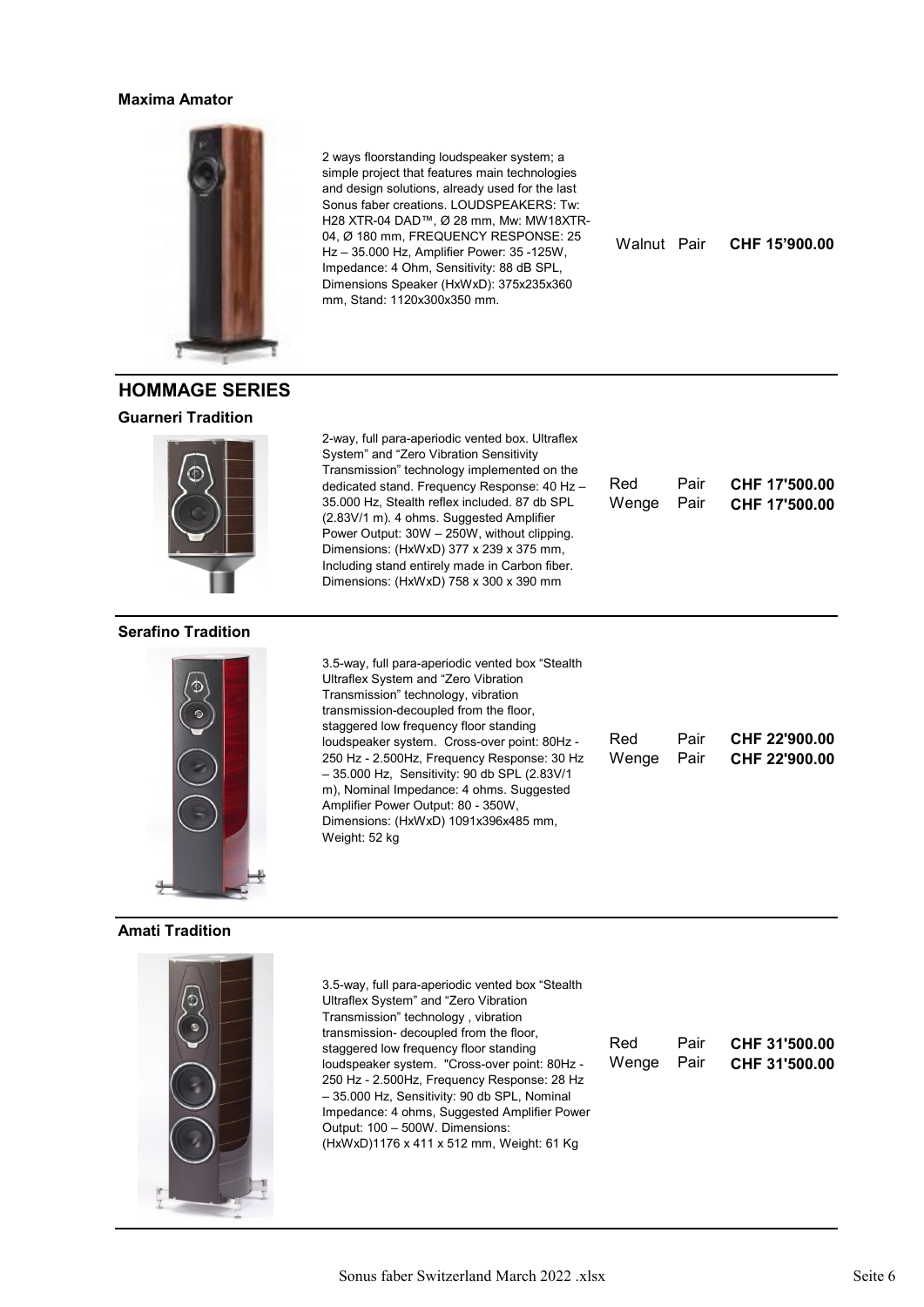**Homage VOX**



## **REFERENCE SERIE**

### **iL Cremonese**



SYSTEM 3.5 way, full para-aperiodic vented box "Stealth Reflex System"- FREQUENCY RESPONSE 25 Hz – 35.000 Hz, Stealth reflex included - SENSITIVITY 92 db SPL (2.83V/1 m) - NOMINAL MPENDENCE 4 ohm SUGGESTED AMPLIFIER POWER OUTPUT 100W – 800W, without clipping - TOTAL DIMENSIONS (HXWXD) 1449.6 mm x 398.23 mm x 621.8 mm - WEIGHT 84 Kg each – net weight.

SYSTEM 3 way, horizontal loudspeaker system - FREQUENCY RESPONSE 50 Hz – 30.000 Hz -

SENSITIVITY 89 dB SPL - NOMINAL IMPEDANCE 4 ohm - POWER HANDLING 30W – 300W - DIMENSIONS (HxWxD) 310x825x390 mm - WEIGHT 37 Kg – net

weight / 43 Kg - shipping weight.

Red Unit **CHF 13'600.00** 

Wenge Unit **CHF 13'600.00** 

| Red    | Pair | CHF 52'000.00 |
|--------|------|---------------|
| Walnut | Pair | CHF 52'000.00 |
| Wenge  | Pair | CHF 52'000.00 |

**Lilium** 



SYSTEM 3.5 way, orthogonal non interactive dual enclosure, para-aperiodic vented box - FREQUENCY RESPONSE 20 Hz – 35.000 Hz, Stealth reflex included - SENSITIVITY 92 db SPL (2.83V/1 m) - NOMINAL IMPEDANCE 4 ohm - SUGGESTED AMPLIFIER POWER OUTPUT 100W – 800W, without clipping - DIMENSIONS 1600mm x 491mm x 705mm (HxWxD) - WEIGHT 103 Kg each - net weight 156 kg each - shipping weight

| Red | Pair <b>CHF 73'500.00</b> |
|-----|---------------------------|
|     | Walnut Pair CHF 73'500.00 |

**AIDA** 



SYSTEM 3.5 way, Sound field Shaper Technology, "Zero Vibration Transmission" technology, para-aperiodic vented box "Stealth Reflex System", staggered low frequency floorstanding loudspeaker system - FREQUENCY RESPONSE 20 Hz – 35.000 Hz, Stealth reflex included - SENSITIVITY 92 db SPL - IMPEDANCE 4 ohm POWER HANDLING 100W – 1KW, without clipping - DIMENSIONS (HxWxD) 1725mm x 482mm x 780mm - WEIGHT 330 Kg per pair

| Red   | Pair CHF 115'000.00 |
|-------|---------------------|
| Wenge | Pair CHF 115'000.00 |